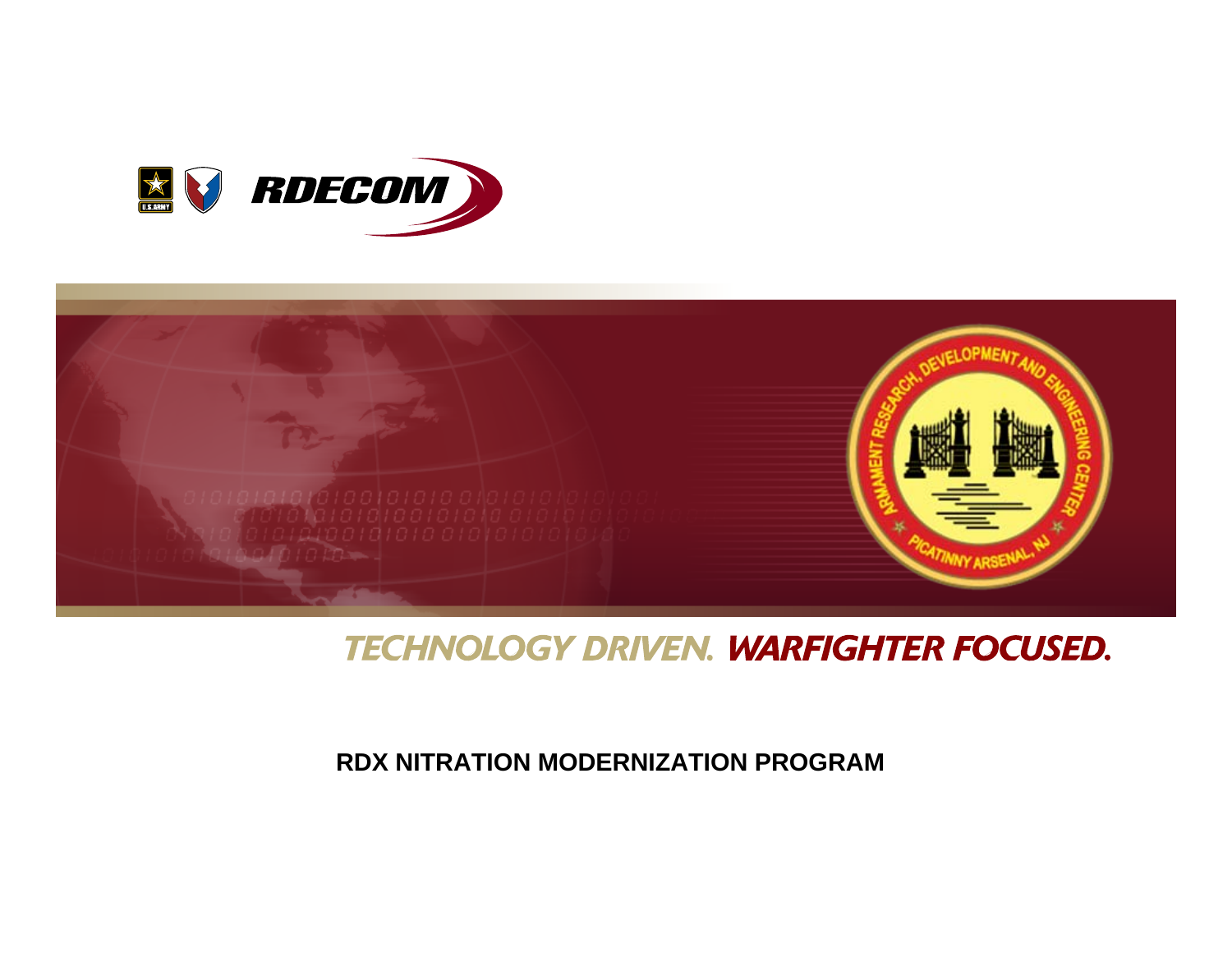



### RDX NITRATION MODERNIZATION PROGRAM

Florence DelacruzExplosive Manufacturing & Demil Technology Branch Producibility for Production Readiness Division RDECOM-ARDEC, Picatinny Arsenal, NJ

2007 Insensitive Munitions & Energetic Materials Technology Symposium Miami, FL 15-18 October 20027

**TECHNOLOGY DRIVEN. WARFIGHTER FOCUSED.**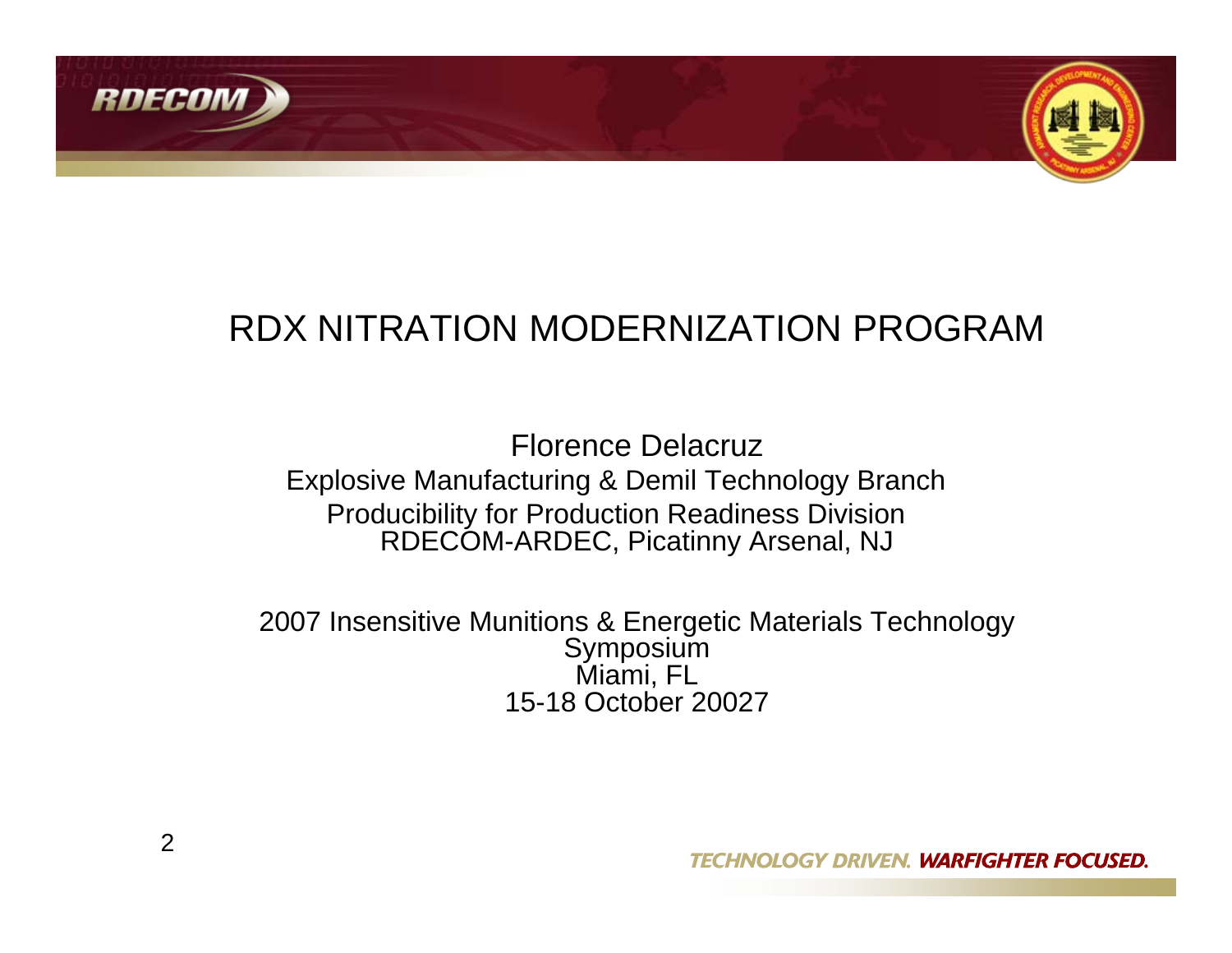

- PM Joint Services
	- Mr. Mark Serben
- JMC
	- Mr. Kevin Blake
- Co-Authors
	- BAE Systems, Holston AAP
		- **Mr. Jeff Pierson**
		- **Mr. Bill Miller**
	- RDECOM-ARDEC
		- **Mr. Paul Vinh**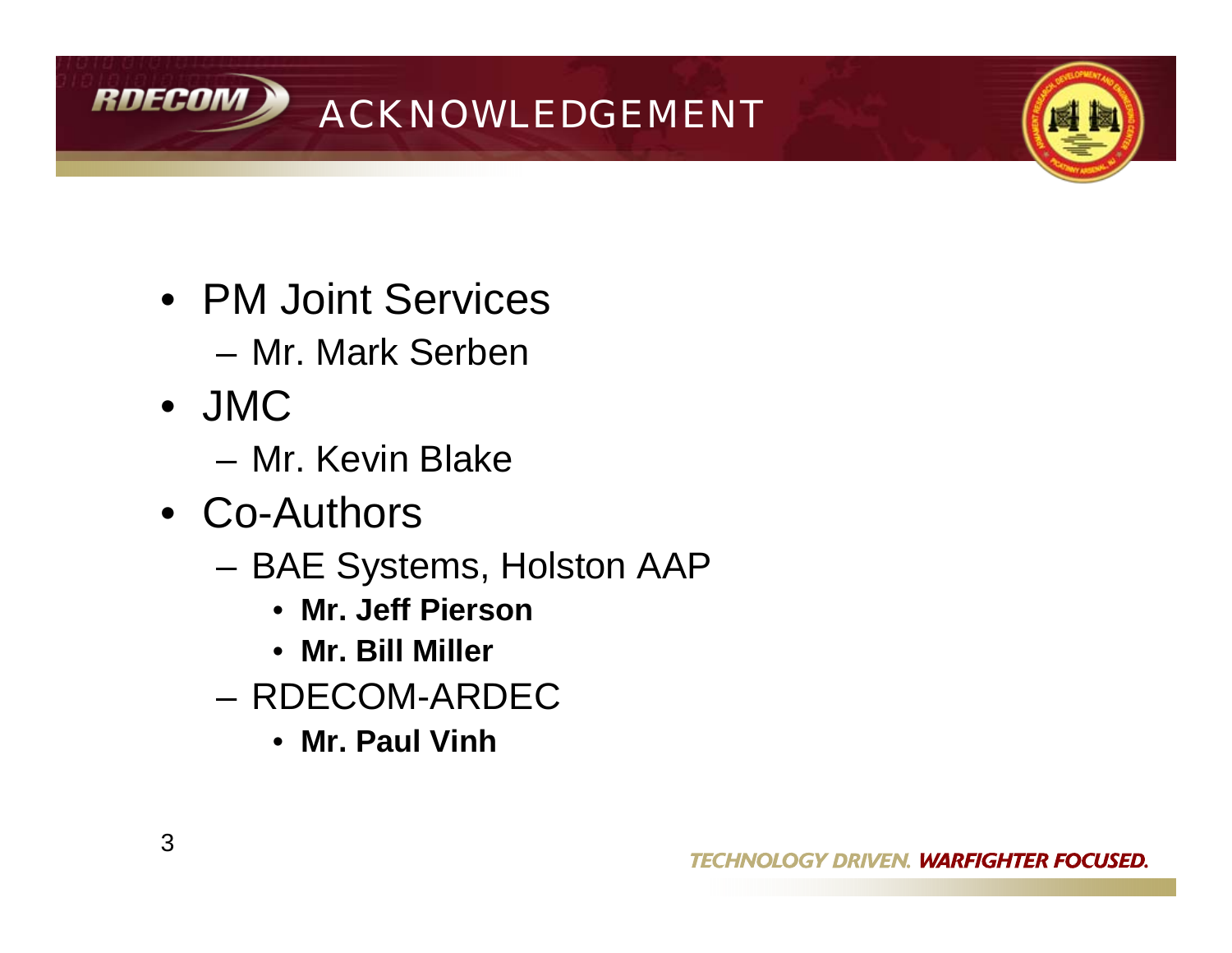



- **Background**
- **Objectives**
- **Approach**
- **Project Phases**
- **Summary**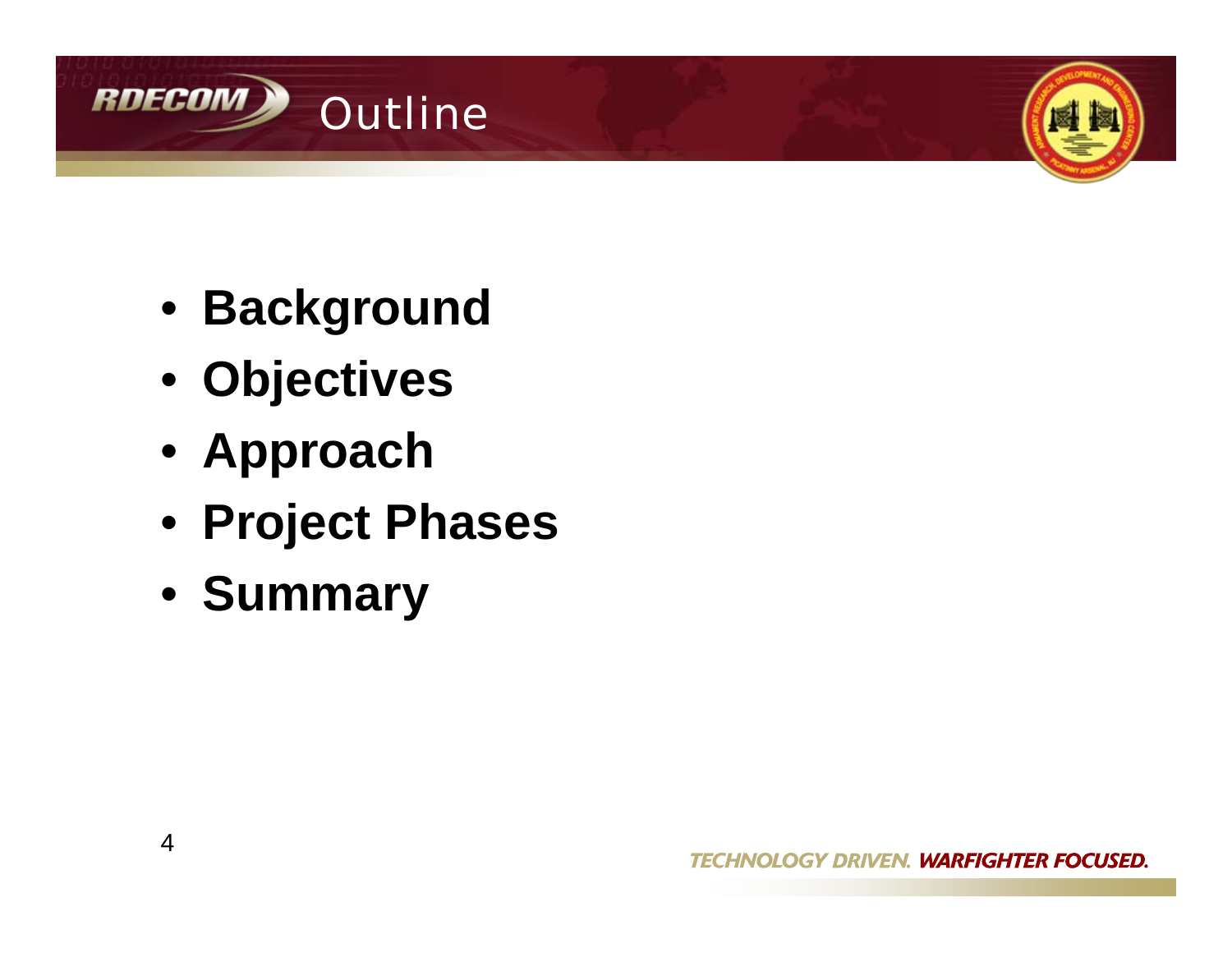



- Holston Army Ammunition Plant (HSAAP) is the sole producer of RDX in North America
- RDX is manufactured on one production line which is operated at near its design capacity
- Future requirements for RDX will likely exceed current capability
- The Project Manager for Joint Services initiated this effort to modernize a production line at HSAAP
	- **To meet anticipated production requirement**
	- **To eliminate dependency on single RDX production line**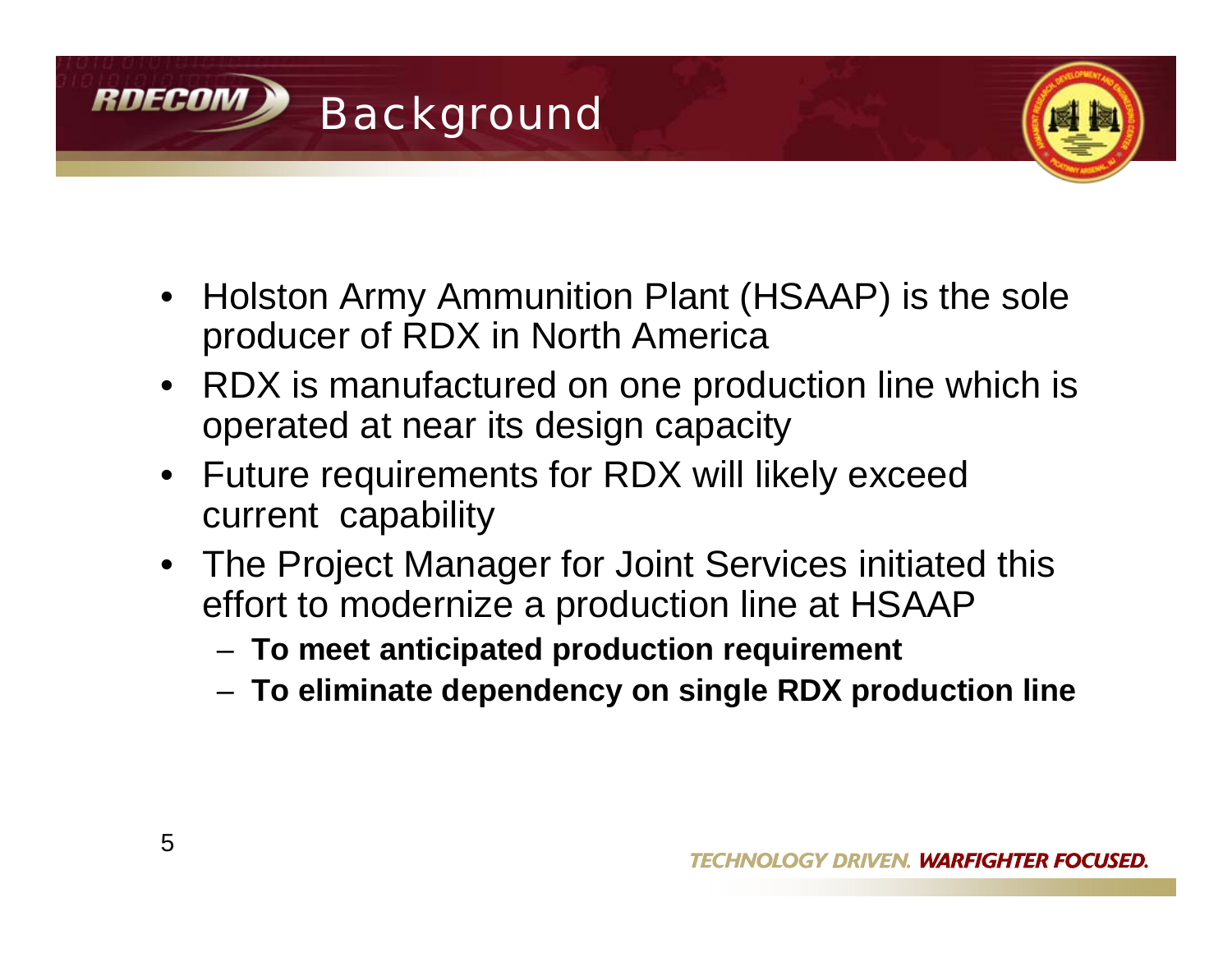



• Raise RDX production capacity by 2M pounds a month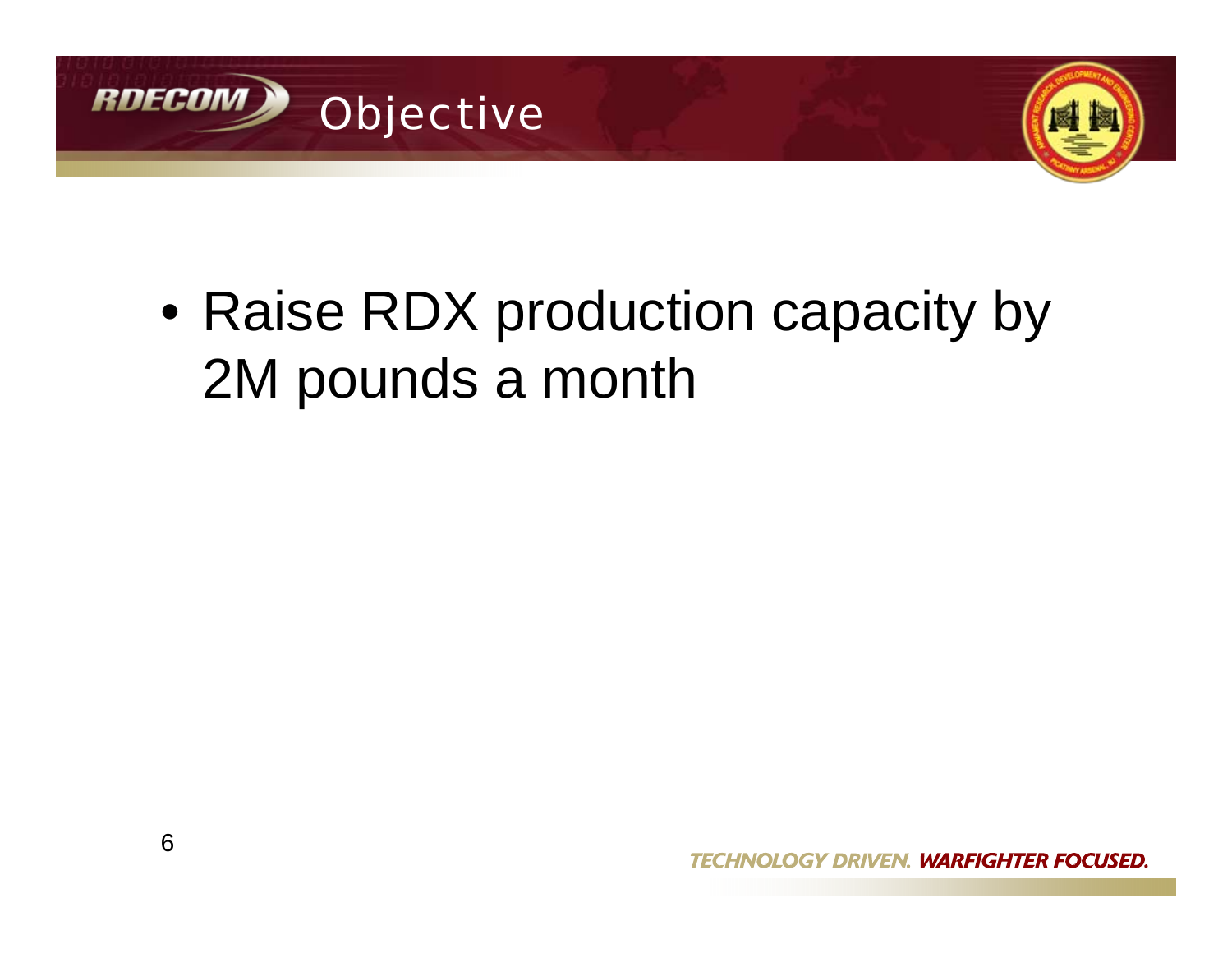



- Select the Bachmann continuous nitration process
- Renovate a RDX nitration facility to enable the facility
	- To become operational
	- To meet current environmental standards
- Obtain emission permits
- Revise safety site plan
- Replace instrumentation
- Update control loops
- Install chemical feed pipelines
- Upgrade utilities
- Prove-Out

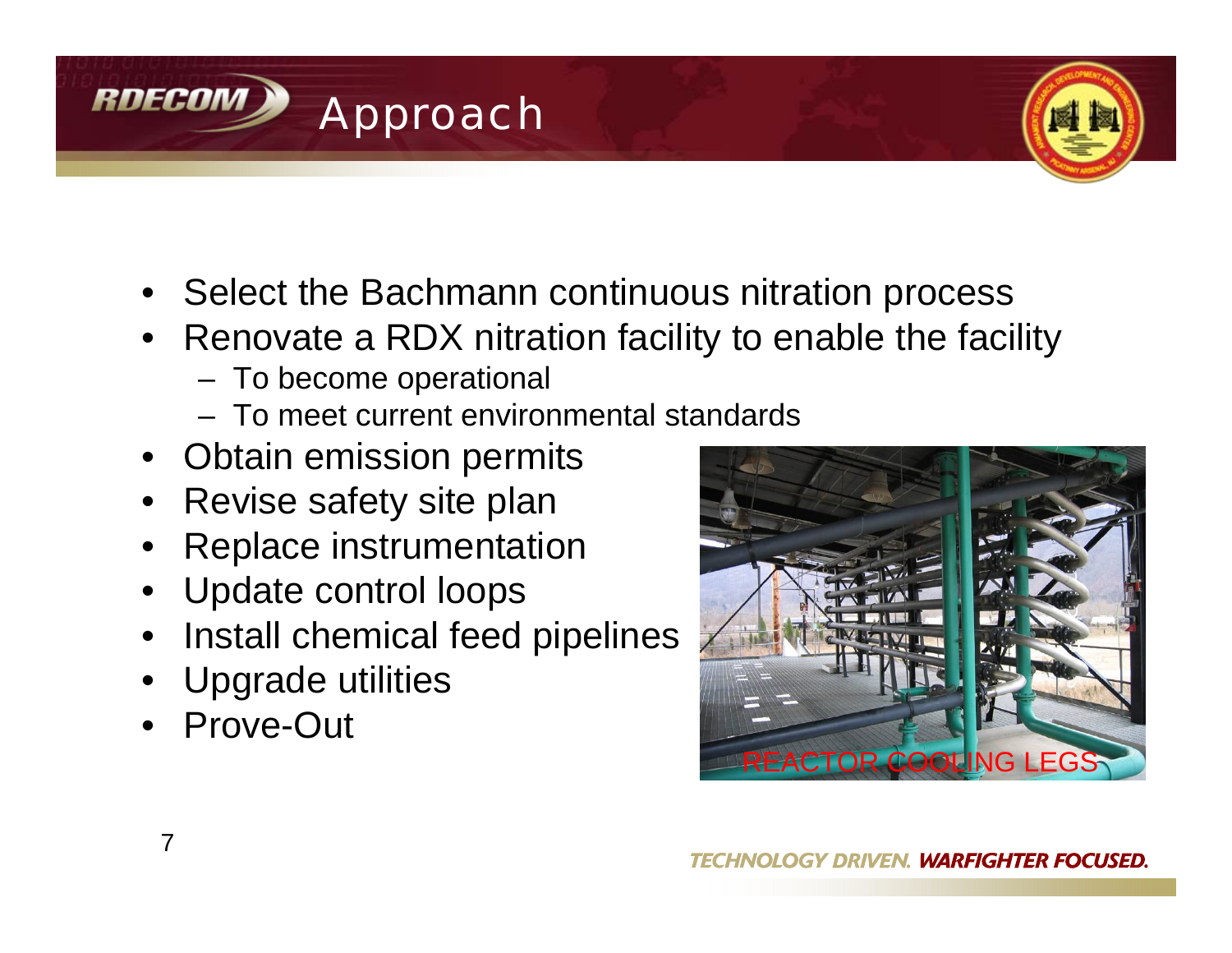

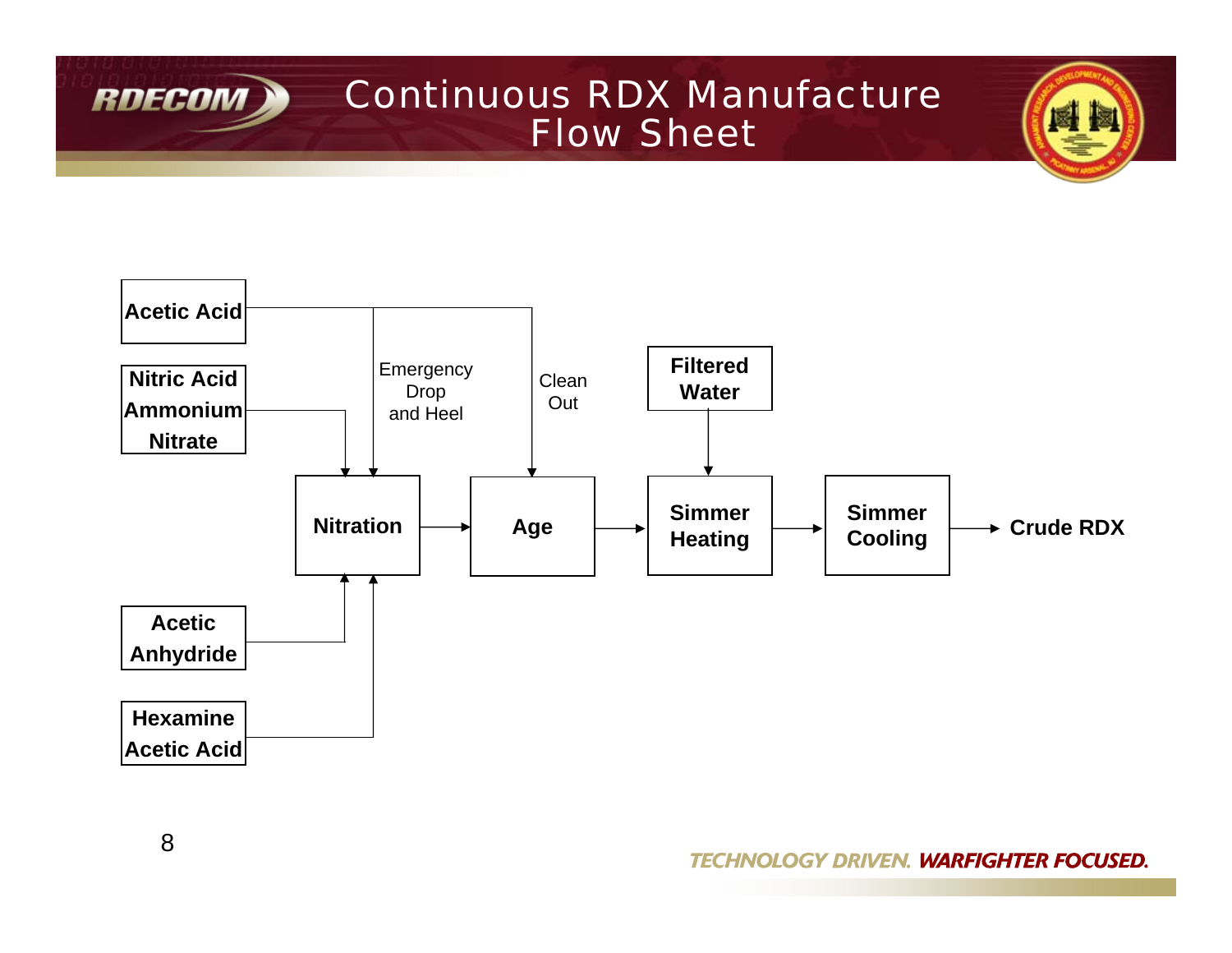



- **Phase I: Design and Engineering**
	- Process
	- Mechanical
	- Electrical
	- Control

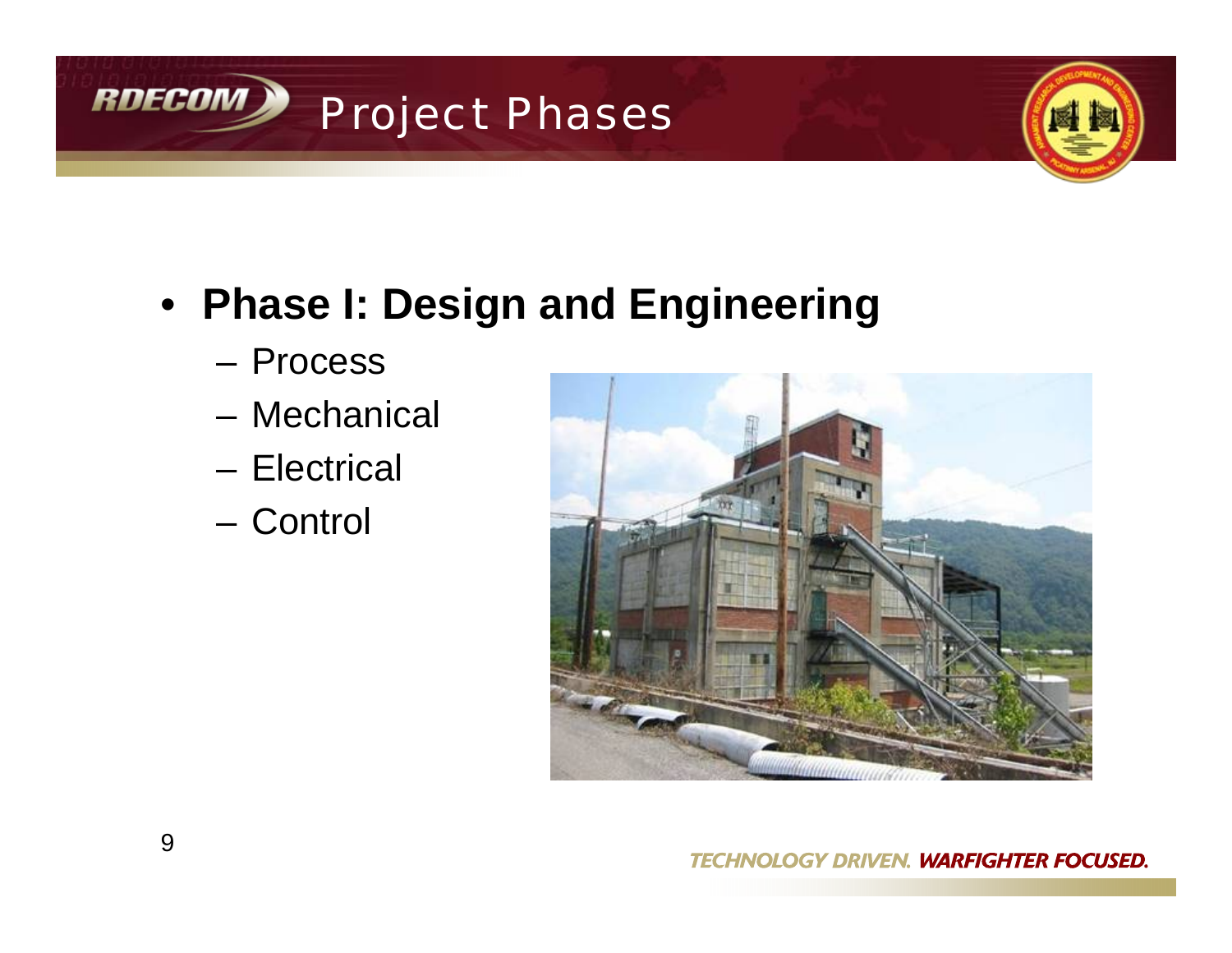## RDECOM Project Phases



- **Phase II: Environmental and Building Modifications**
	- Safety site plan
	- Environmental assessment
	- Infrastructure repairs
	- Construction/Installation





**GY DRIVEN. WARFIGHTER FOCUSED.** *TECHNO*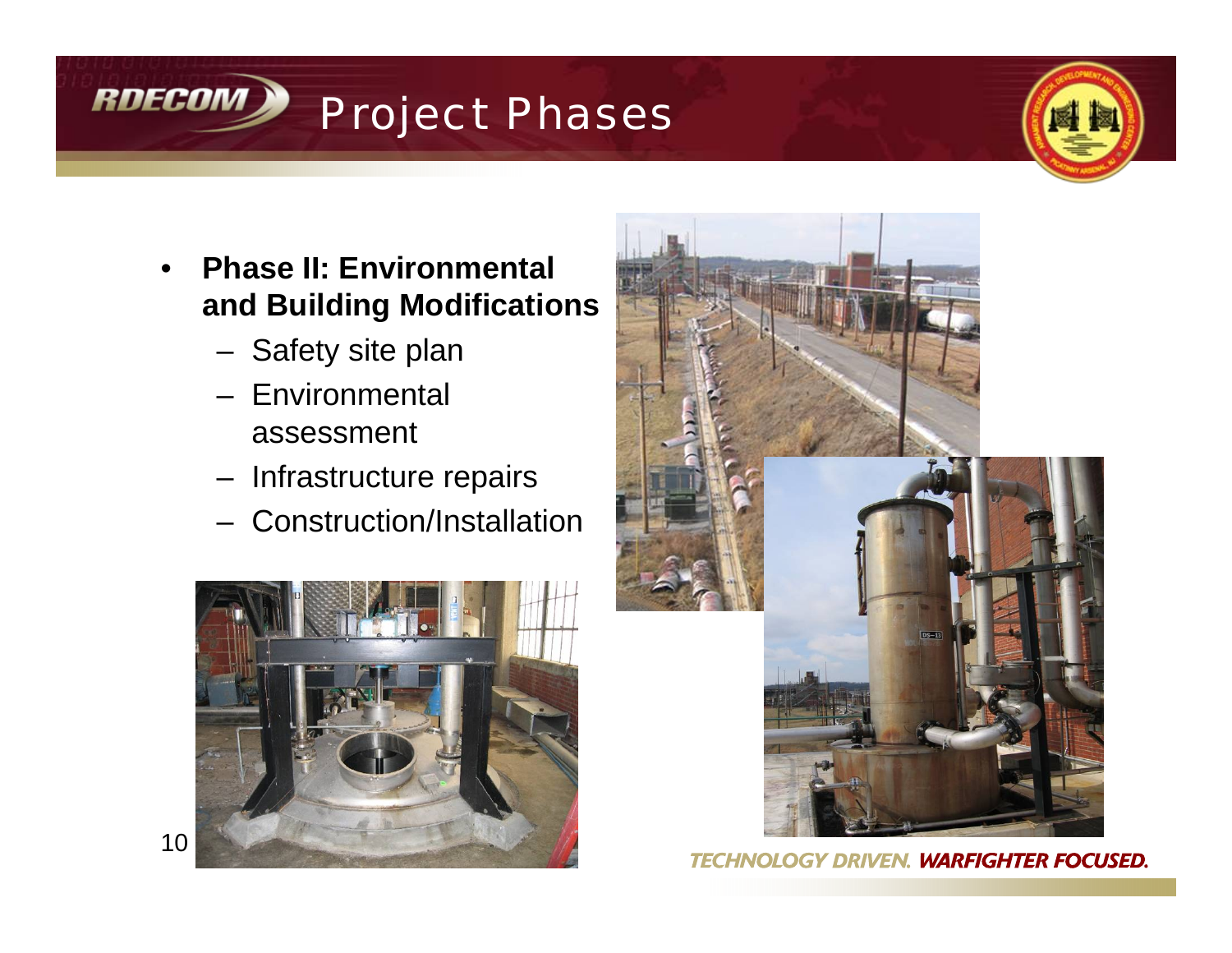# RDECOM) Project Phases

- **Phase III: System Commissioning**
	- Equipment check-out
	- Water trials
	- Documentation







#### **TECHNOLOGY DRIVEN. WARFIGHTER FOCUSED.**